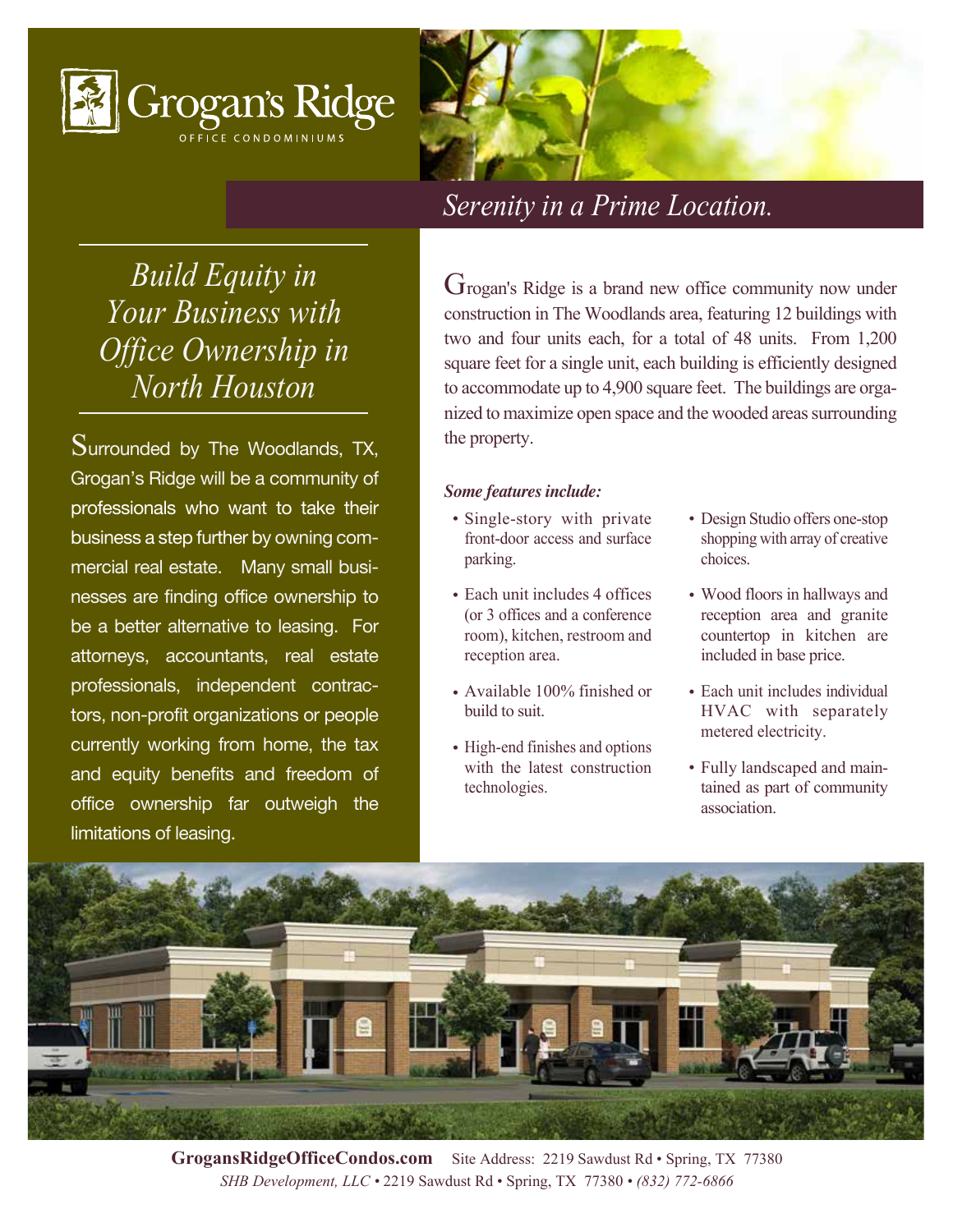





GrogansRidgeOfficeCondos.com Site Address: 2219 Sawdust Rd · Spring, TX 77380 *SHB Development, LLC •* 2219 Sawdust Rd • Spring, TX 77380 *• (832) 772-6866*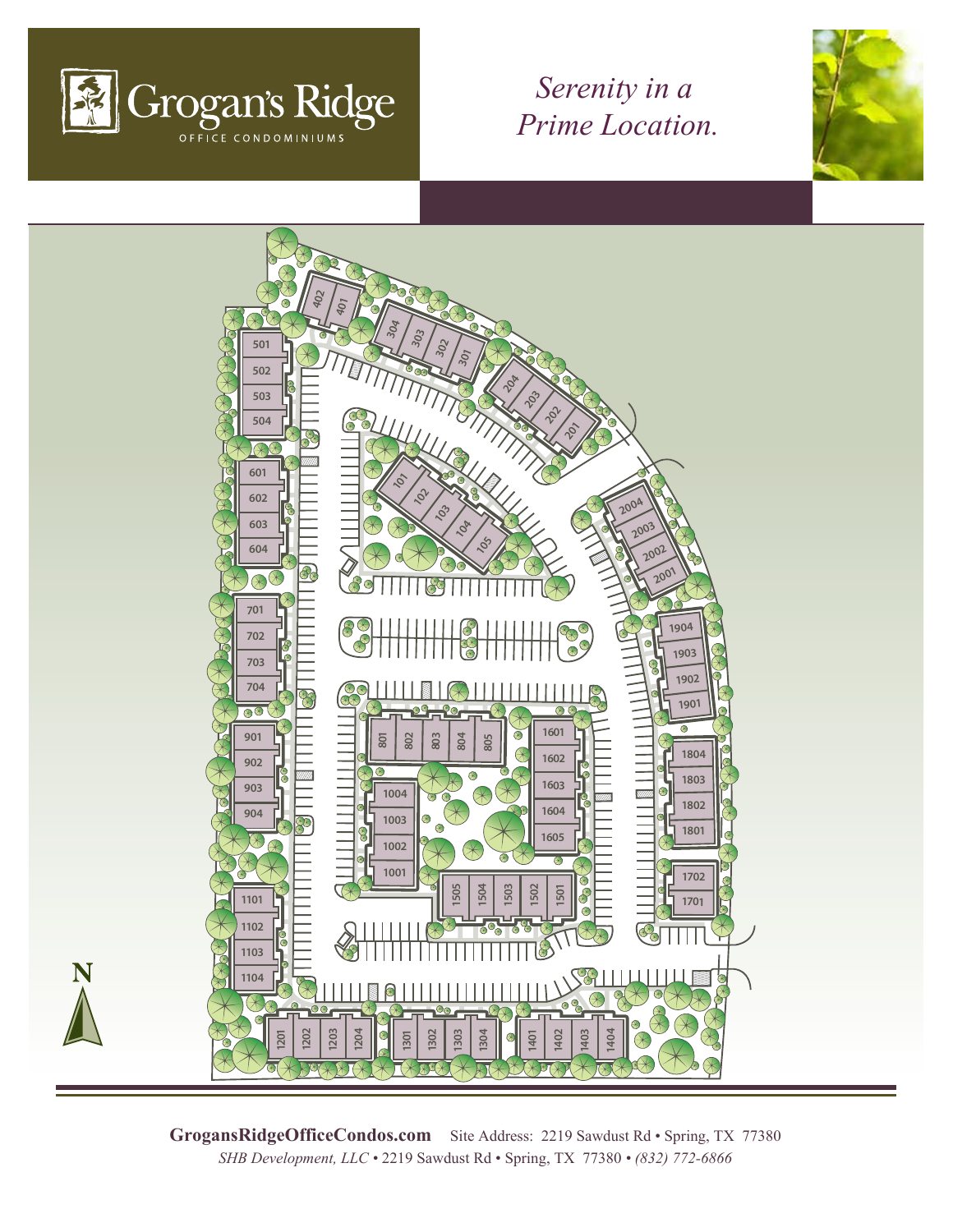



## 4-Unit Floor Plan



Offices are efficiently designed and can be expanded to create larger units. Choose from 1,200 square feet up to 4,900 square feet